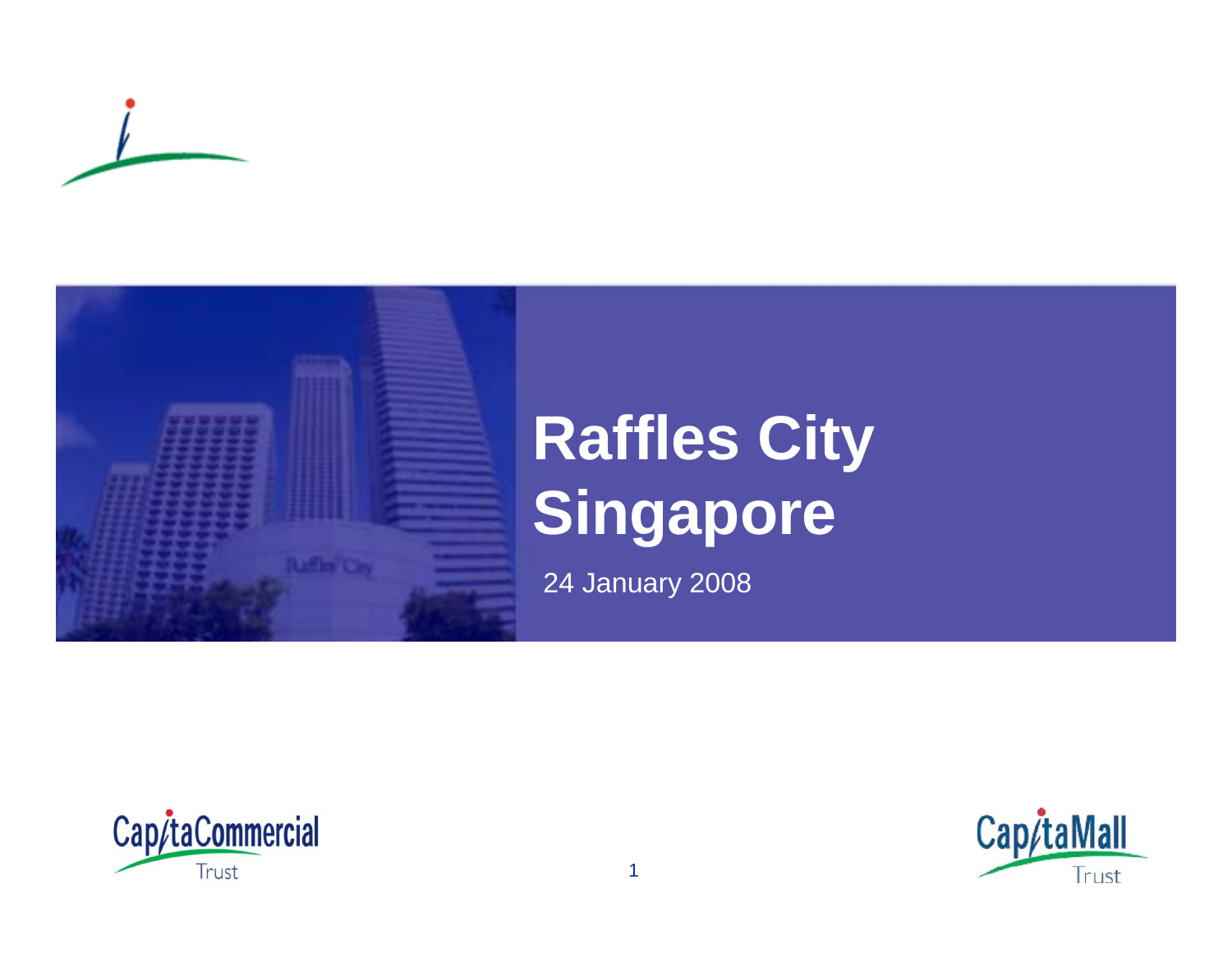## **Performance of RCS Trust – 4Q 2007**

|                            | 1 October 2007 to 31 December 2007 |                                         |              |                                 |
|----------------------------|------------------------------------|-----------------------------------------|--------------|---------------------------------|
|                            | <b>CCT's 60% Interest</b>          |                                         |              | <b>RCS Trust</b>                |
|                            | <b>Actual</b><br><b>S\$'000</b>    | Forecast <sup>1</sup><br><b>S\$'000</b> | Var.<br>$\%$ | <b>Actual</b><br><b>S\$'000</b> |
| <b>Gross Revenue</b>       | 26,059                             | 25,430                                  | 2.5          | 43,433                          |
| - Office                   | 4,302                              | 4,293                                   | 0.2          | 7,170                           |
| - Retail                   | 10,223                             | 10,181                                  | 0.4          | 17,039                          |
| - Hotel                    | 10,477                             | 10,302                                  | 1.7          | 17,462                          |
| - Others                   | 1,057                              | 654                                     | 61.6         | 1,762                           |
| <b>Net Property Income</b> | 18,223                             | 18,078                                  | 0.8          | 30,371                          |

#### Note:

1. Based on management's forecast as shown in the joint announcement of CCT and CMT on 9 November 2007



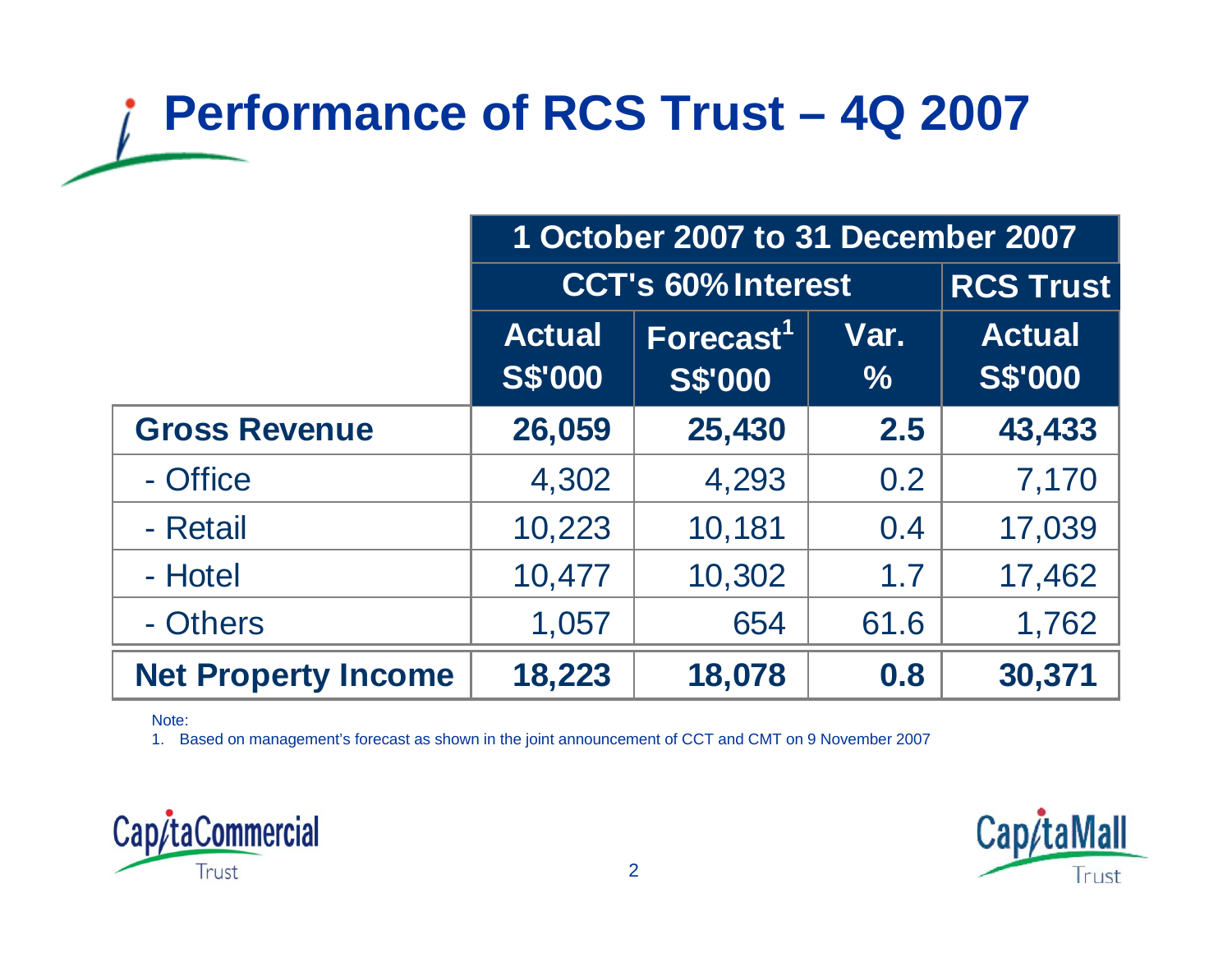## **Performance of RCS Trust – 2H 2007**

|                            | 1 July 2007 to 31 December 2007 |                                         |              |                                 |
|----------------------------|---------------------------------|-----------------------------------------|--------------|---------------------------------|
|                            | <b>CCT's 60% Interest</b>       |                                         |              | <b>RCS Trust</b>                |
|                            | <b>Actual</b><br><b>S\$'000</b> | Forecast <sup>1</sup><br><b>S\$'000</b> | Var.<br>$\%$ | <b>Actual</b><br><b>S\$'000</b> |
| <b>Gross Revenue</b>       | 51,066                          | 50,435                                  | 1.3          | 85,110                          |
| - Office                   | 8,289                           | 8,280                                   | 0.1          | 13,815                          |
| - Retail                   | 20,145                          | 20,103                                  | 0.2          | 33,575                          |
| - Hotel                    | 20,632                          | 20,456                                  | 0.9          | 34,387                          |
| - Others                   | 2,000                           | 1,596                                   | 25.3         | 3,333                           |
| <b>Net Property Income</b> | 35,871                          | 35,726                                  | 0.4          | 59,785                          |

#### Note:

1. Based on management's forecast as shown in the joint announcement of CCT and CMT on 9 November 2007



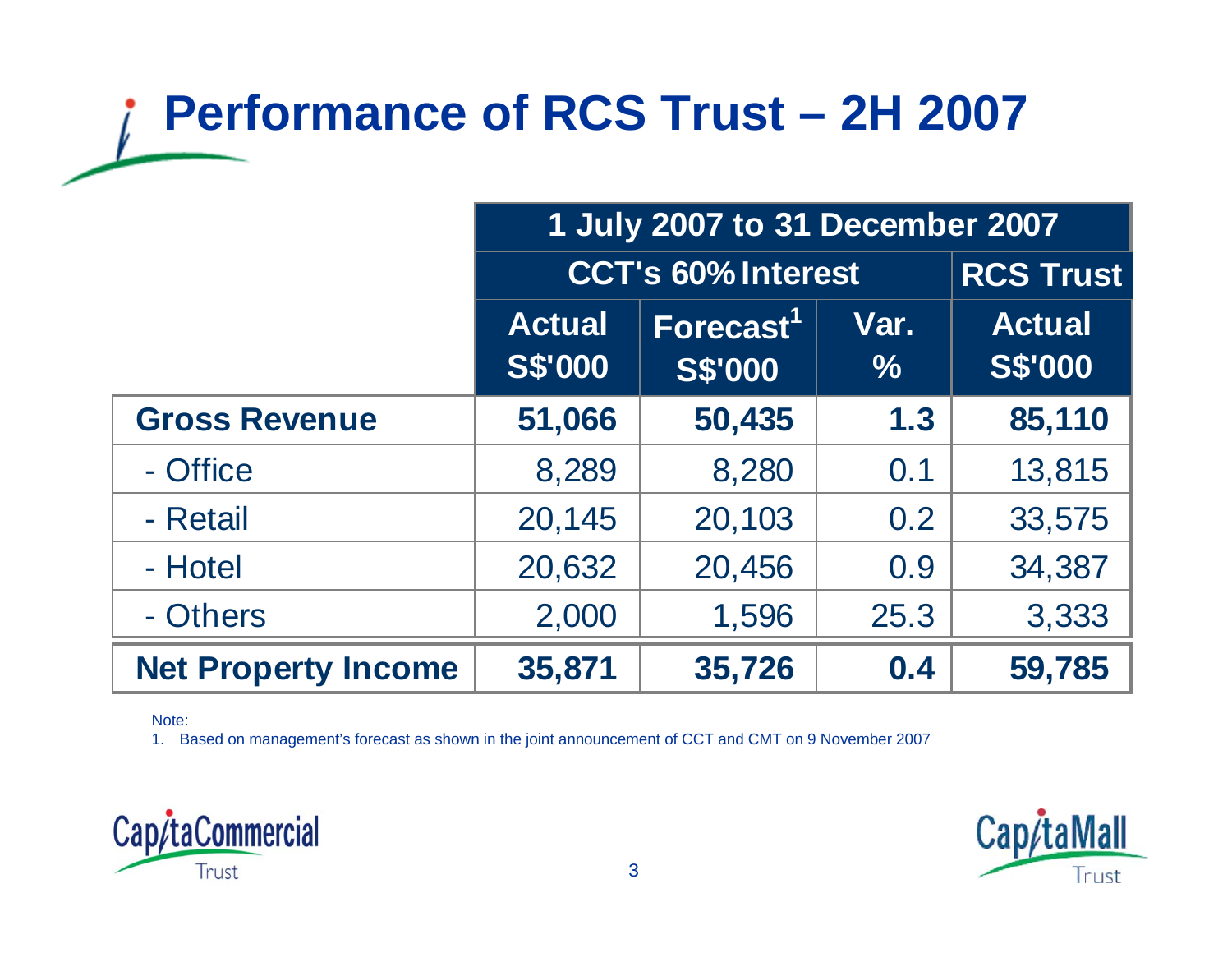## **Occupancy and Renewals/New Leases**

#### **Renewals and New Leases Committed from 1 Jan 2007 to 31 Dec 2007**

|                                     | <b>Renewed/New</b><br>Leases as at<br>31 Dec 2007<br>(% of portfolio) | <b>Increase in Rental</b><br><b>VS</b> |                                 | <b>Committed</b><br><b>Occupancy</b> |
|-------------------------------------|-----------------------------------------------------------------------|----------------------------------------|---------------------------------|--------------------------------------|
|                                     |                                                                       | Forecast <sup>11</sup><br><b>Rent</b>  | <b>Preceding</b><br><b>Rent</b> | as at<br>31 Dec 2007                 |
| <b>Raffles City Tower</b>           | 11,748 sq m<br>$(17.0\%)$                                             | 60.0%                                  | 77.4%                           | 98.7%                                |
| <b>Raffles City Shopping Centre</b> | 13,542 sq m<br>$(19.6\%)$                                             | 4.0%                                   | <b>20.8%</b>                    | 100.0%                               |
| <b>Weighted Average</b>             | 25,290 sq m<br>$(36.6\%)$                                             | 11.9%                                  | 36.9%                           | 99.3%                                |

Note:

1. Based on management's forecast as shown in the joint announcement of CCT and CMT on 9 November 2007



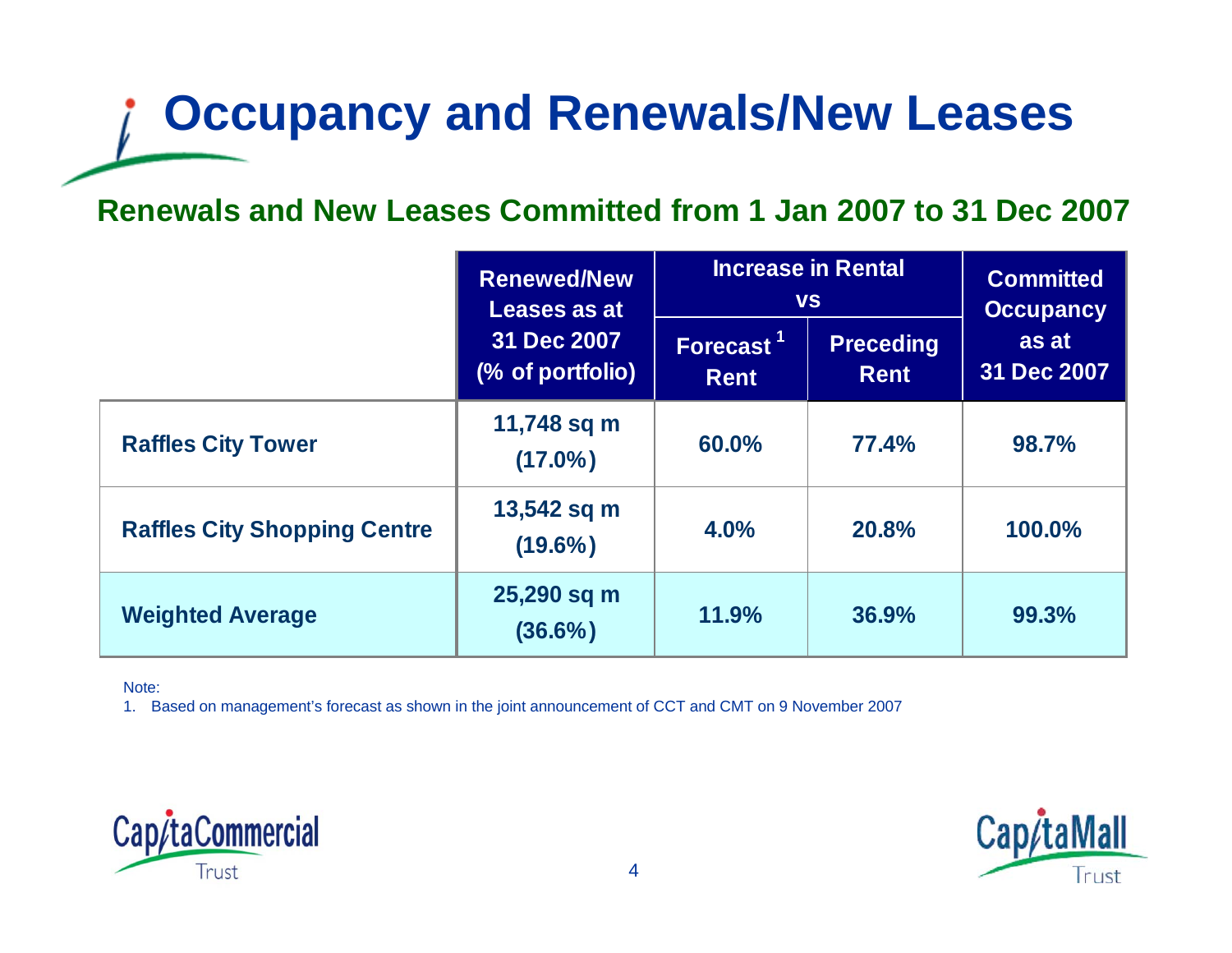#### **Lease Expiry Profile – Raffles City Tower**

#### **Area up for Renewal as a % of Gross Rental Income as at 31 Dec 2007**





Cap/taMall

Trust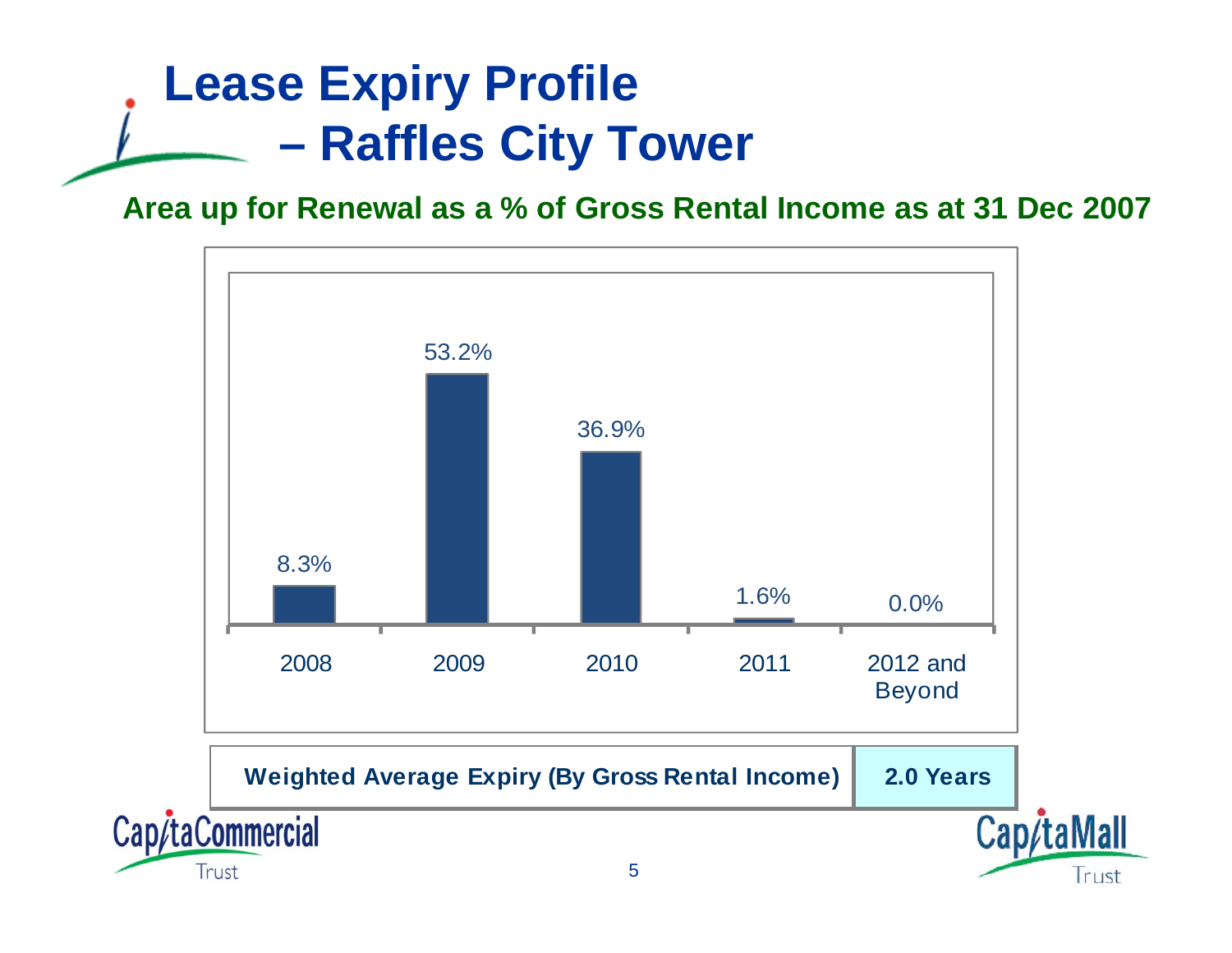#### **Lease Expiry Profile – RC Shopping Centre**

#### **Area up for Renewal as a % of Gross Rental Income<sup>1</sup> as at 31 Dec 2007**

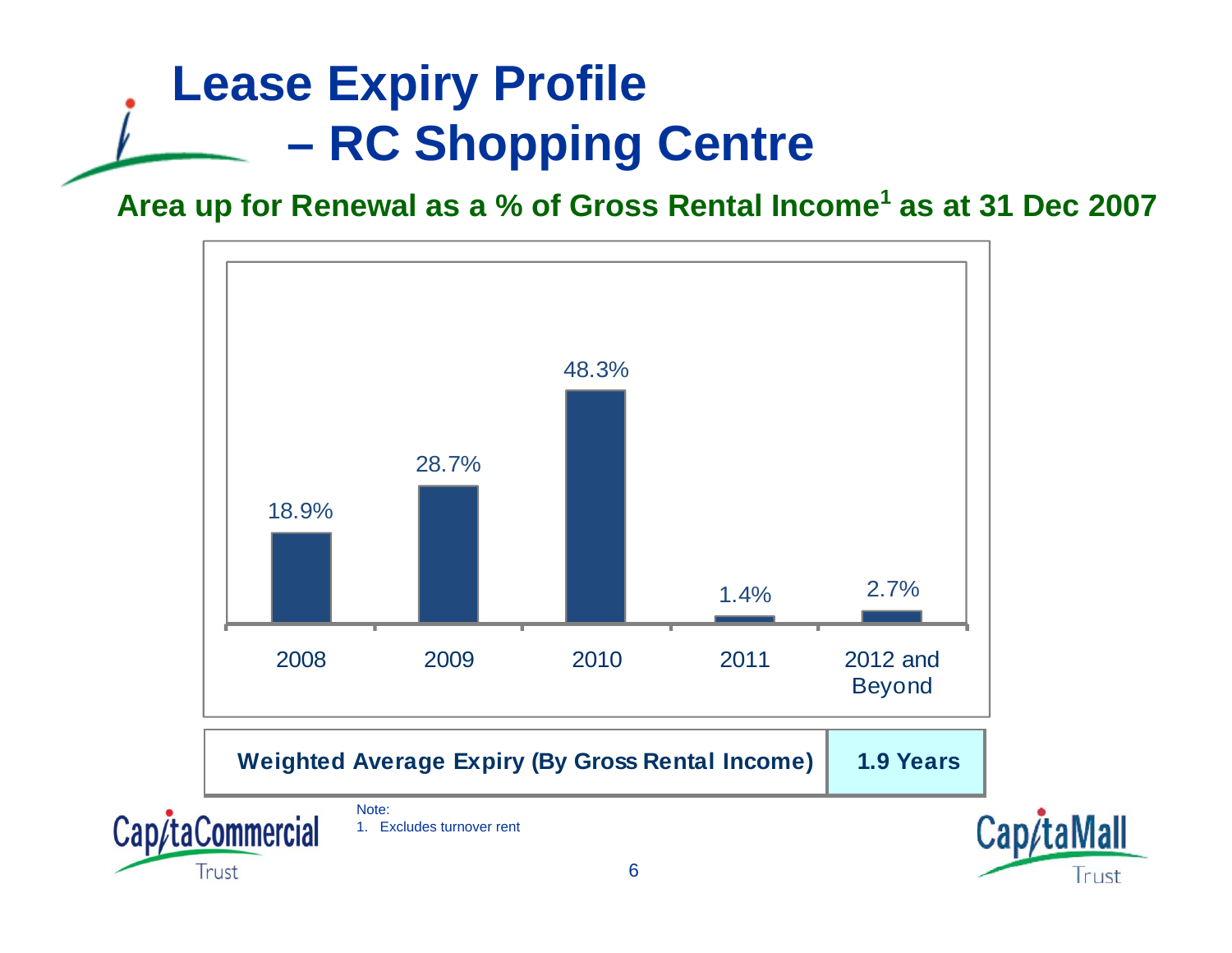### **Top 10 Tenants – Raffles City Tower**

#### **Top 10 Committed Tenants as at 31 Dec 2007**

| <b>Tenant</b>                            | Lease Expiry Date <sup>1</sup> | % of Gross<br><b>Rental Income</b> |
|------------------------------------------|--------------------------------|------------------------------------|
| Economic Development Board <sup>2</sup>  | Feb $2008^3$ , Jun 2009        | 23.6%                              |
| <b>Accenture Pte Ltd</b>                 | Aug 2010                       | 12.9%                              |
| <b>Phillip Securities Pte Ltd</b>        | Dec 2009                       | 11.1%                              |
| AAPC Hotels Management Pte. Ltd.         | Oct 2010                       | 4.2%                               |
| Raffles International Limited            | <b>Jun 2010</b>                | 3.9%                               |
| Chinaoil (Singapore) Int'l Pte Ltd       | <b>Jul 2010</b>                | 3.8%                               |
| <b>Total Trading Asia Pte. Ltd.</b>      | Dec 2009                       | 3.3%                               |
| LVMH Watch & Jewellery Singapore Pte Ltd | <b>Jun 2010</b>                | 2.6%                               |
| Dentsu Asia Pte Ltd                      | <b>Jan 2009</b>                | 2.0%                               |
| Noonday Asset Management Asia Pte. Ltd.  | Dec 2009                       | 1.8%                               |
| <b>Top Ten Tenants</b>                   | 69.2%                          |                                    |
| <b>Other Tenants</b>                     | 30.8%                          |                                    |
| Total                                    | 100.0%                         |                                    |

Notes:

1. Some of the tenants above have signed more than one tenancy agreement and this has resulted in more than one expiry date for such tenants

2. Consist of Economic Development Board and TIF Ventures Pte Ltd, an indirect wholly owned subsidiary

3. This constitutes 2.3% of tenant's total leased area and will be replaced by a new tenant upon lease expiry



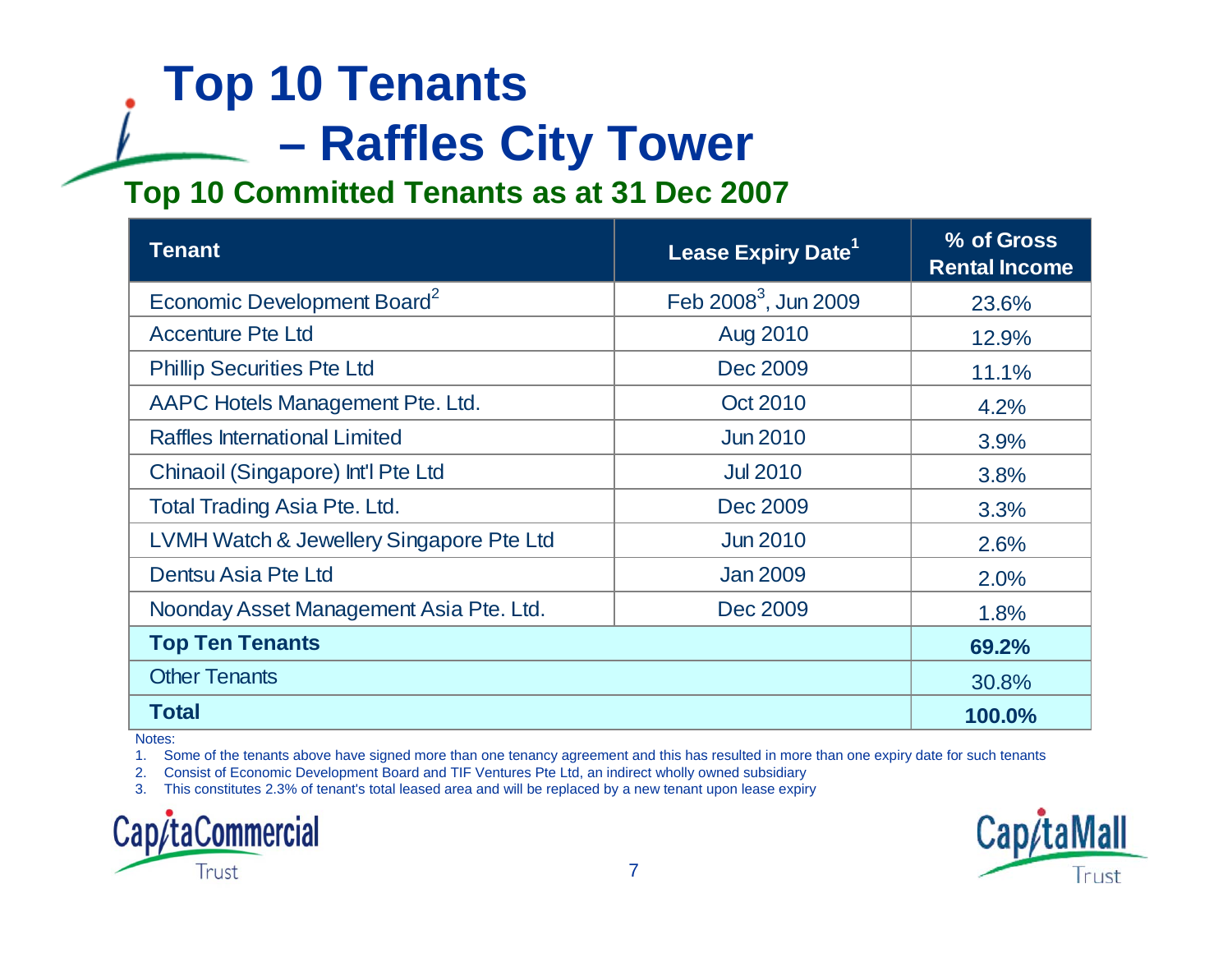### **Top 10 Tenants – RC Shopping Centre**

#### **Top 10 Committed\* Tenants as at 31 Dec 2007**

| <b>Tenant</b>                           | Lease Expiry Date <sup>1</sup>         | % of Gross<br><b>Rental Income</b> |
|-----------------------------------------|----------------------------------------|------------------------------------|
| Robinson & Co (S) Pte Ltd <sup>2</sup>  | <b>Mar 2010</b>                        | 15.6%                              |
| Wing Tai Retail Pte. Ltd.               | May 2009, Jul 2009, Aug 2010, Dec 2010 | 3.8%                               |
| Jay Gee Enterprises (Pte.) Ltd          | Dec 2008, Sep 2010, Oct 2010, Dec 2010 | 3.1%                               |
| Ossia International Limited             | Oct 2010                               | 3.1%                               |
| Cold Storage Singapore (1983) Pte Ltd   | <b>Nov 2008</b>                        | 2.8%                               |
| <b>Esprit Retail Pte Ltd</b>            | May 2013                               | 2.7%                               |
| <b>Food Junction Management Pte Ltd</b> | <b>Nov 2008</b>                        | 2.2%                               |
| The Looking Glass Pte Ltd               | <b>May 2010</b>                        | 2.1%                               |
| <b>DBS Bank Ltd.</b>                    | <b>Jul 2010</b>                        | 2.1%                               |
| Cortina Watch Pte Ltd                   | Apr 2009, Jun 2010                     | 2.0%                               |
| <b>Top Ten Tenants</b>                  | 39.5%                                  |                                    |
| <b>Other Tenants</b>                    | 60.5%                                  |                                    |
| Total                                   |                                        | 100.0%                             |

Notes:\*Based on gross rental income (excluding turnover rent) for the month of Dec 2007

1. Some of the tenants above have signed more than one tenancy agreement and this has resulted in more than one expiry date for such tenants

2. Comprises Robinsons & Company (Singapore) Private Limited, and John Little Private Limited



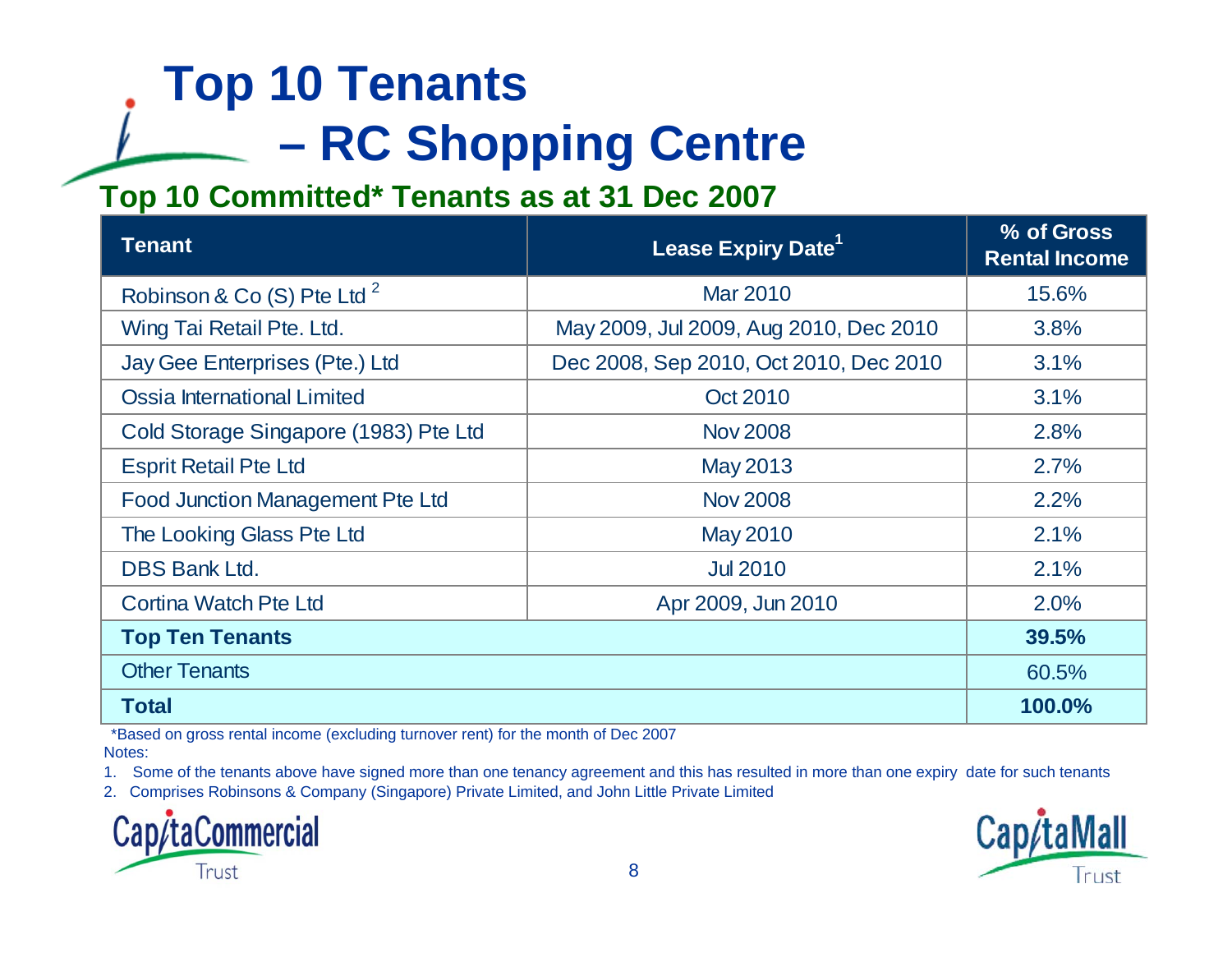#### **Trade Mix – Raffles City Tower**

**Tenant Business Sector Analysis by Gross Rental Income as at 31 Dec 2007**





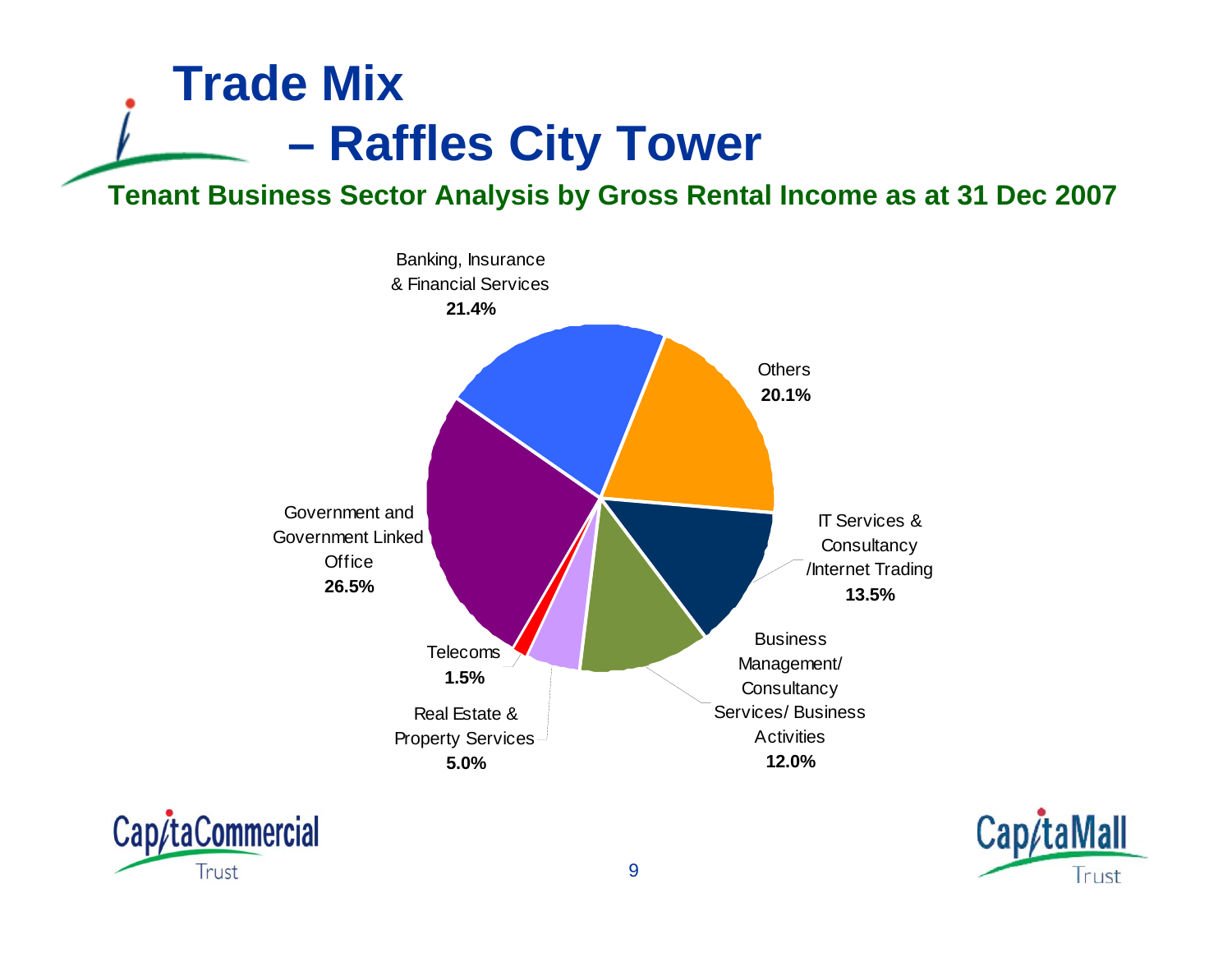#### **Trade Mix – RC Shopping Centre**

Note:

CapitaCommercial

Trust

#### **Tenant Business Sector Analysis by Gross Rental Income<sup>1</sup> as at 31 Dec 2007**





10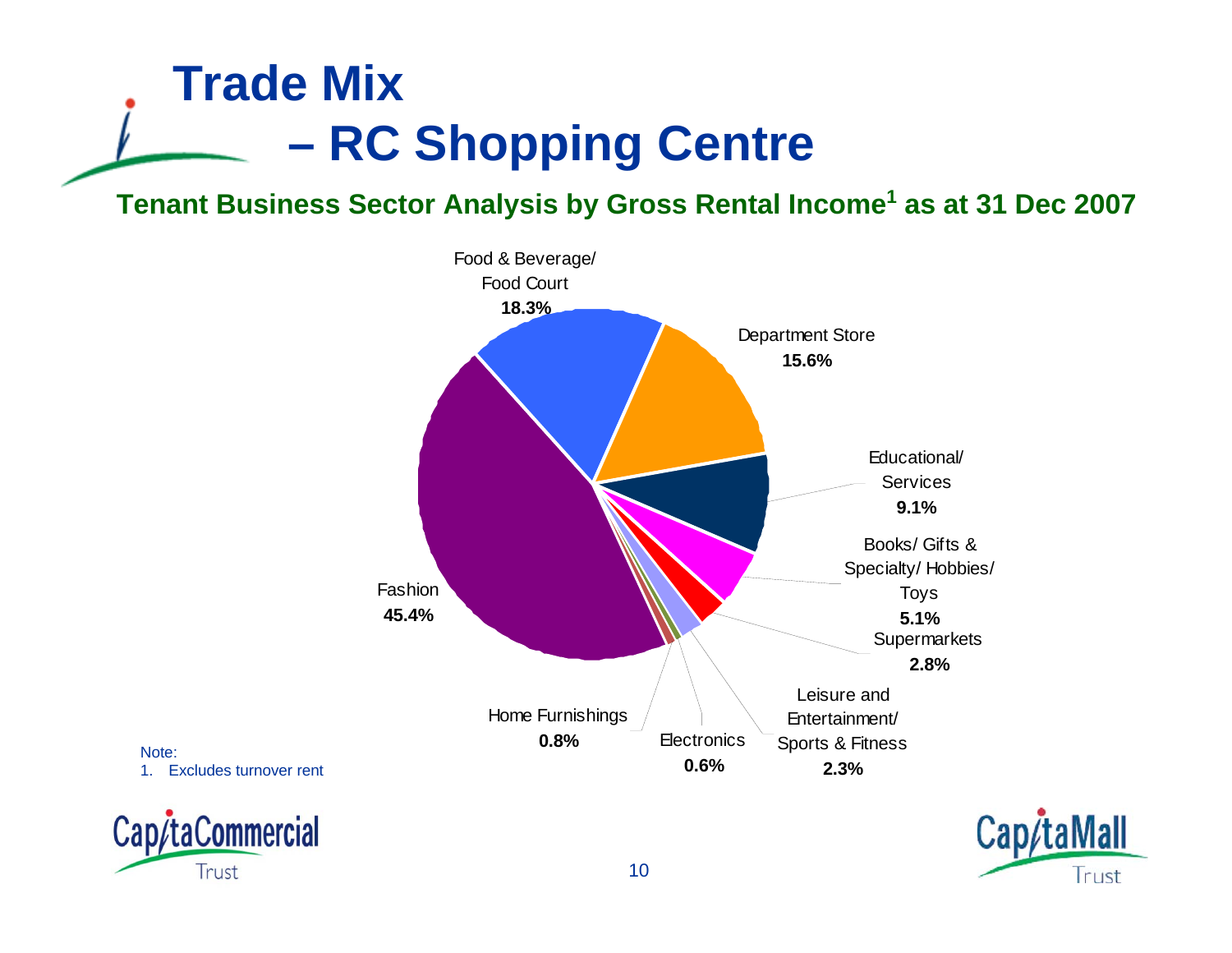

# **Raffles City**

### **Phase 1 Asset Enhancement Work Update**



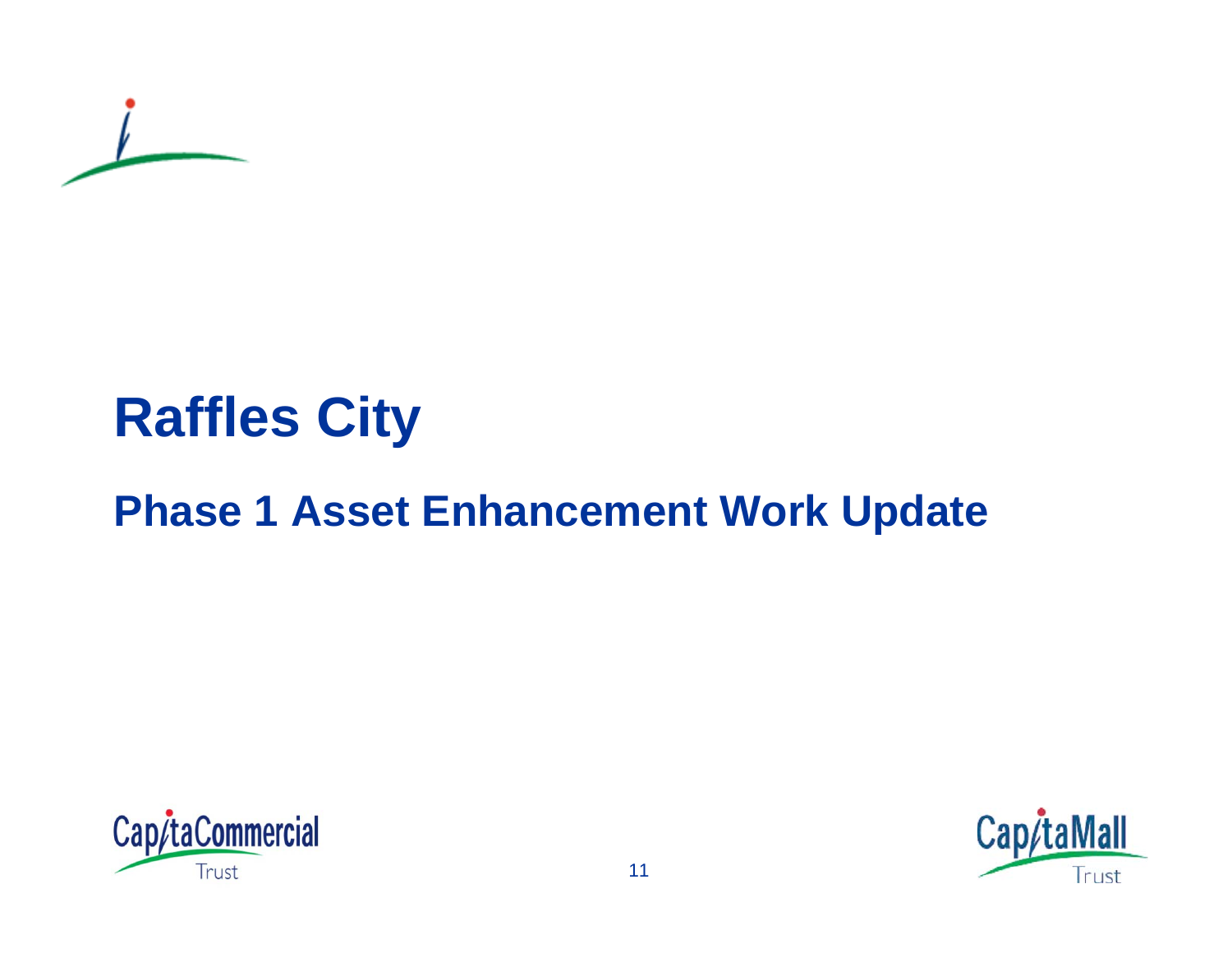### **Raffles City Value Creation of Phase 1 AEI**

| <b>Capital Expenditure</b> | <b>Start Date</b> | <b>Completion Date</b> |
|----------------------------|-------------------|------------------------|
| S\$62.4 million            | 2nd Quarter 2007  | 4th Quarter 2007       |

| <b>Gross Revenue</b><br>(net of rental loss from car park income)    | S\$10.1 million         |
|----------------------------------------------------------------------|-------------------------|
| <b>Net Property Income</b>                                           | S\$7.6 million          |
| <b>Capital Expenditure</b>                                           | S\$62.4 million         |
| <b>Return on Investment</b>                                          | 12.2%                   |
| <b>Capital Value of AEI</b><br>(assumed at 5.5% capitalisation rate) | <b>S\$138.3 million</b> |
| <b>Increased in Value (net of investment cost)</b>                   | S\$75.9 million         |



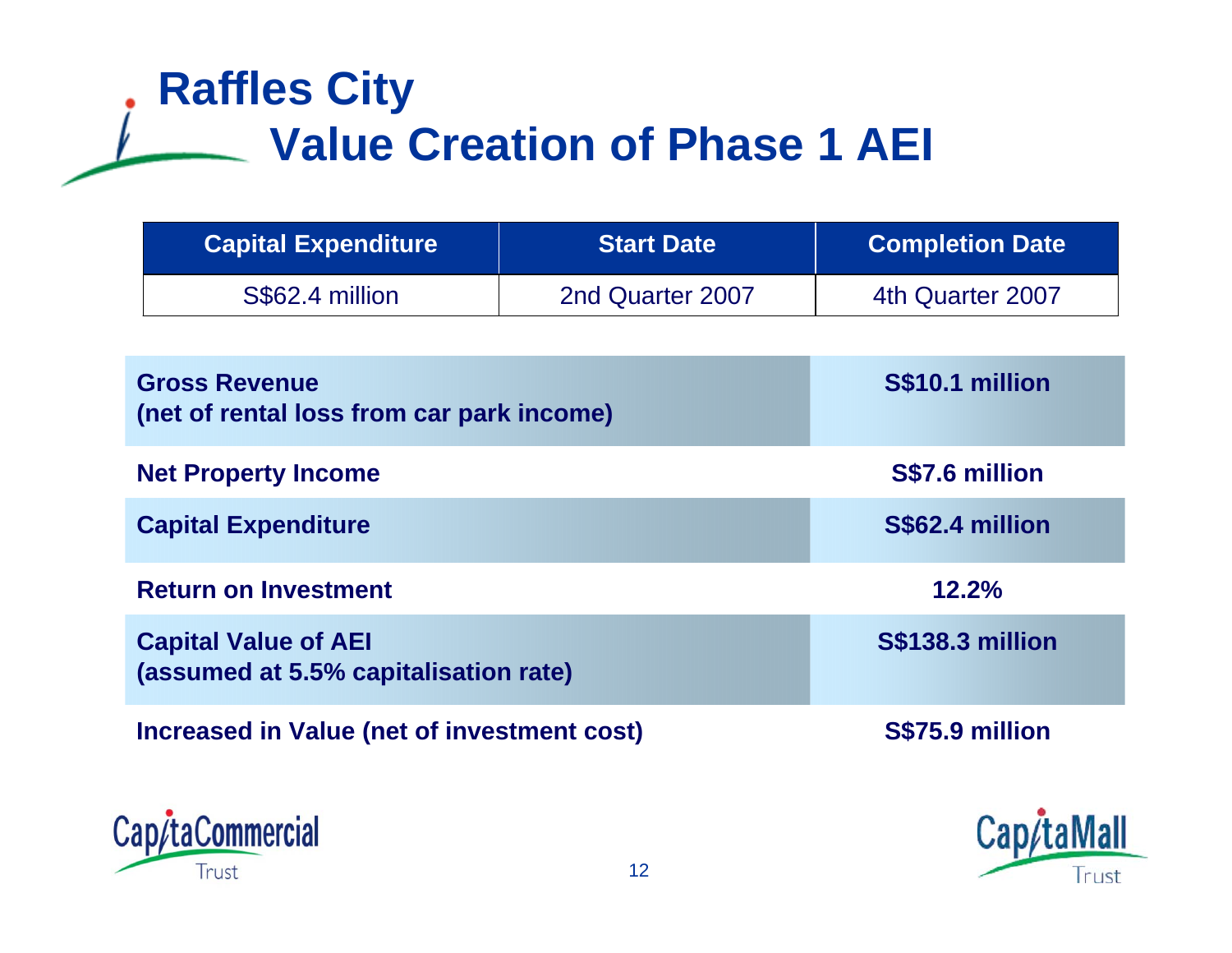### **Raffles City Phase 1 AEI Basement 1 - Tenants Committed**

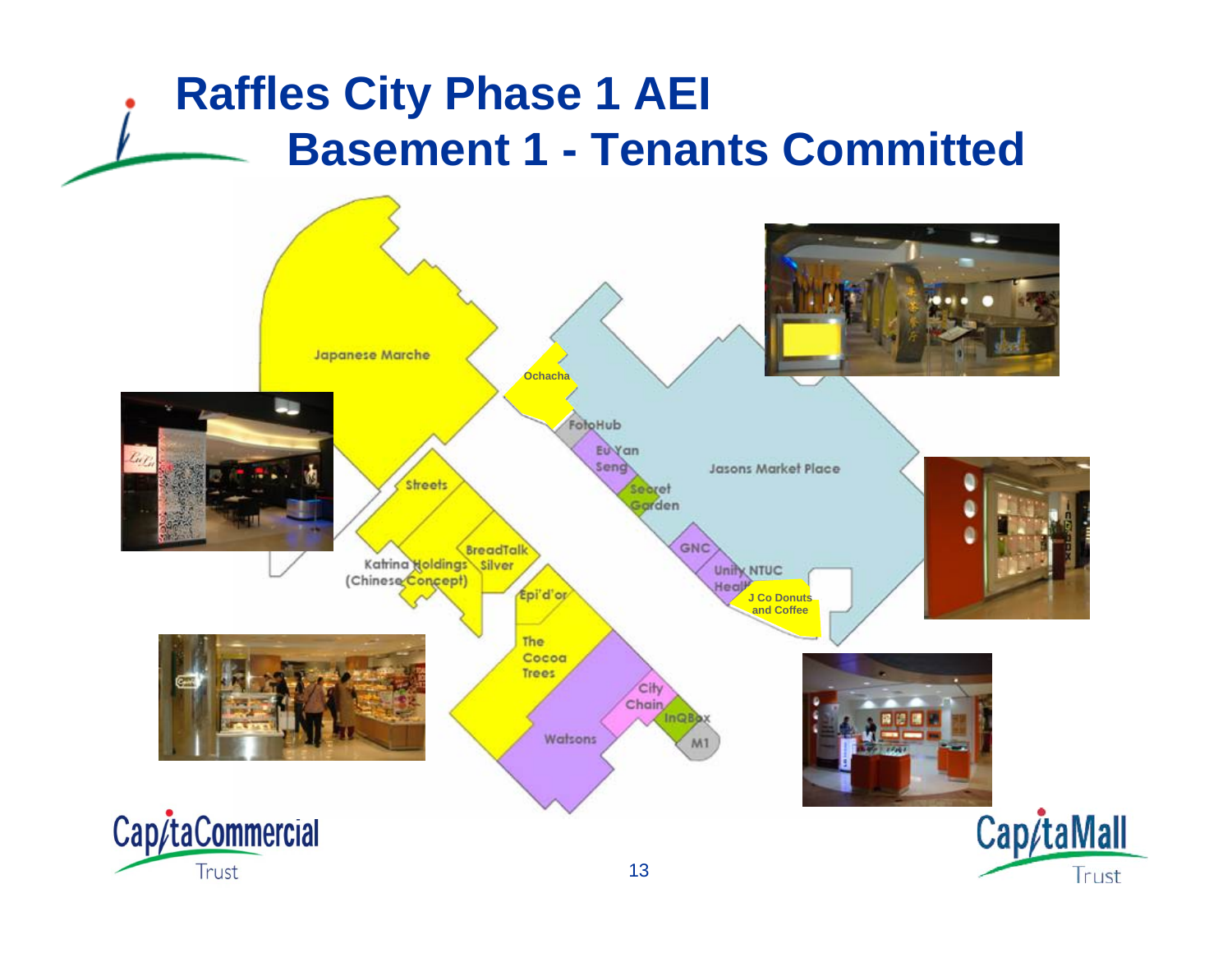### **Raffles City Phase 1 AEI Level 1 - Int'l Tenants Committed**









**International Tenants Committed For Reconfigured Area** 

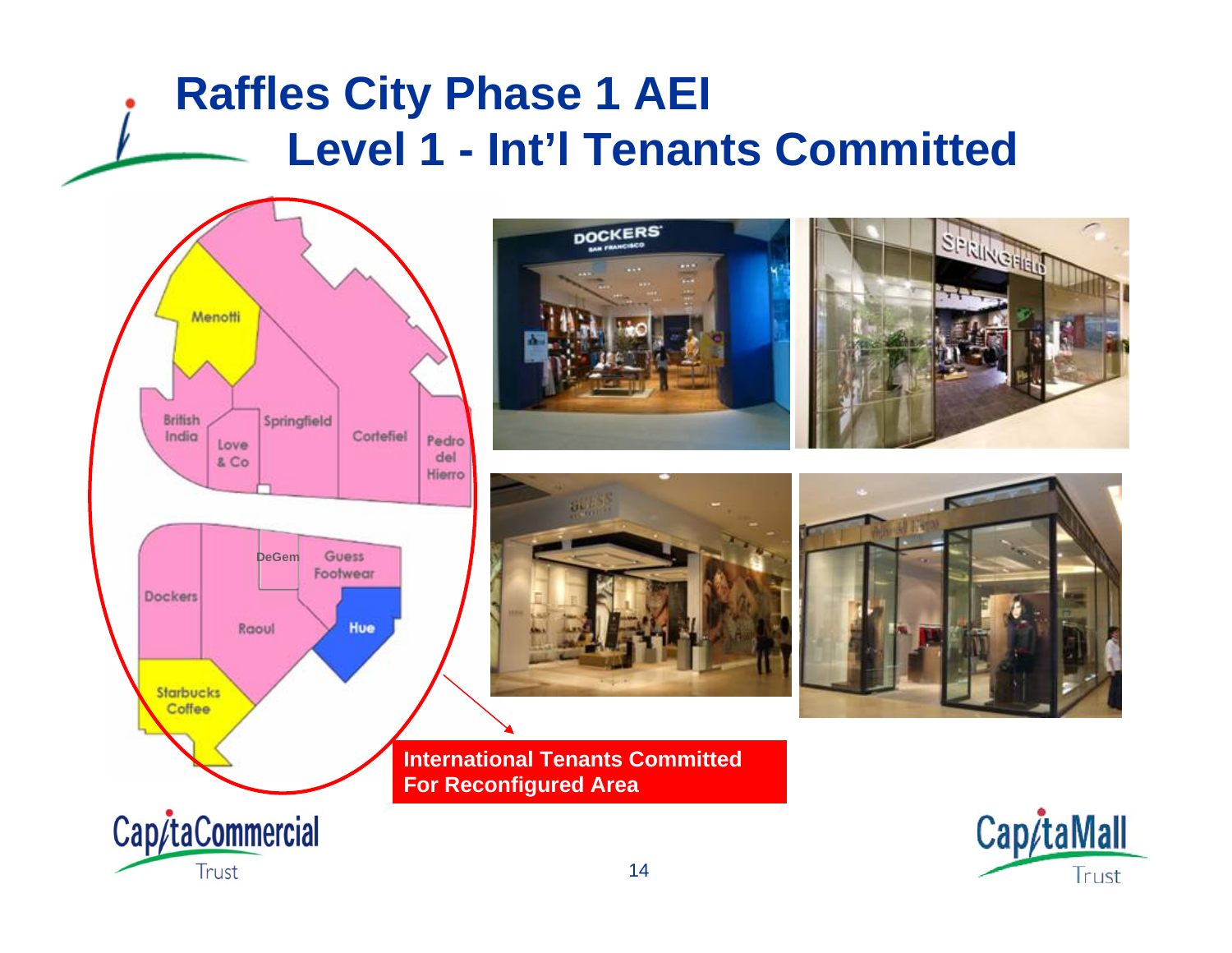### **Raffles City Phase 1 AEI Level 1 - Int'l Tenants Committed**





Trust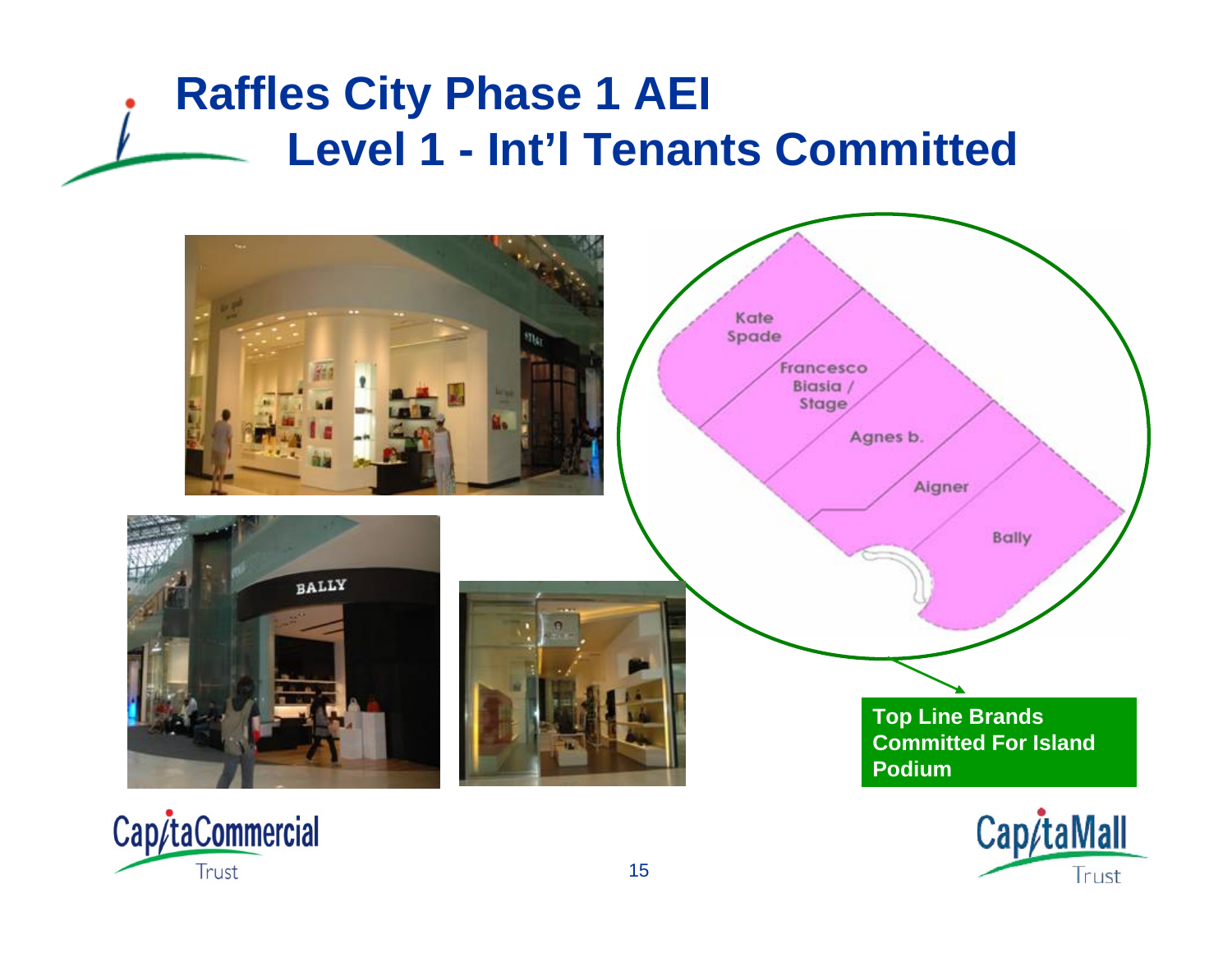### **Raffles City Phase 1 AEI - 3-Storey Island Podium Block**

**3-storey high water feature integrated into the design of the island podium will serve as an iconic focal point of Raffles City**







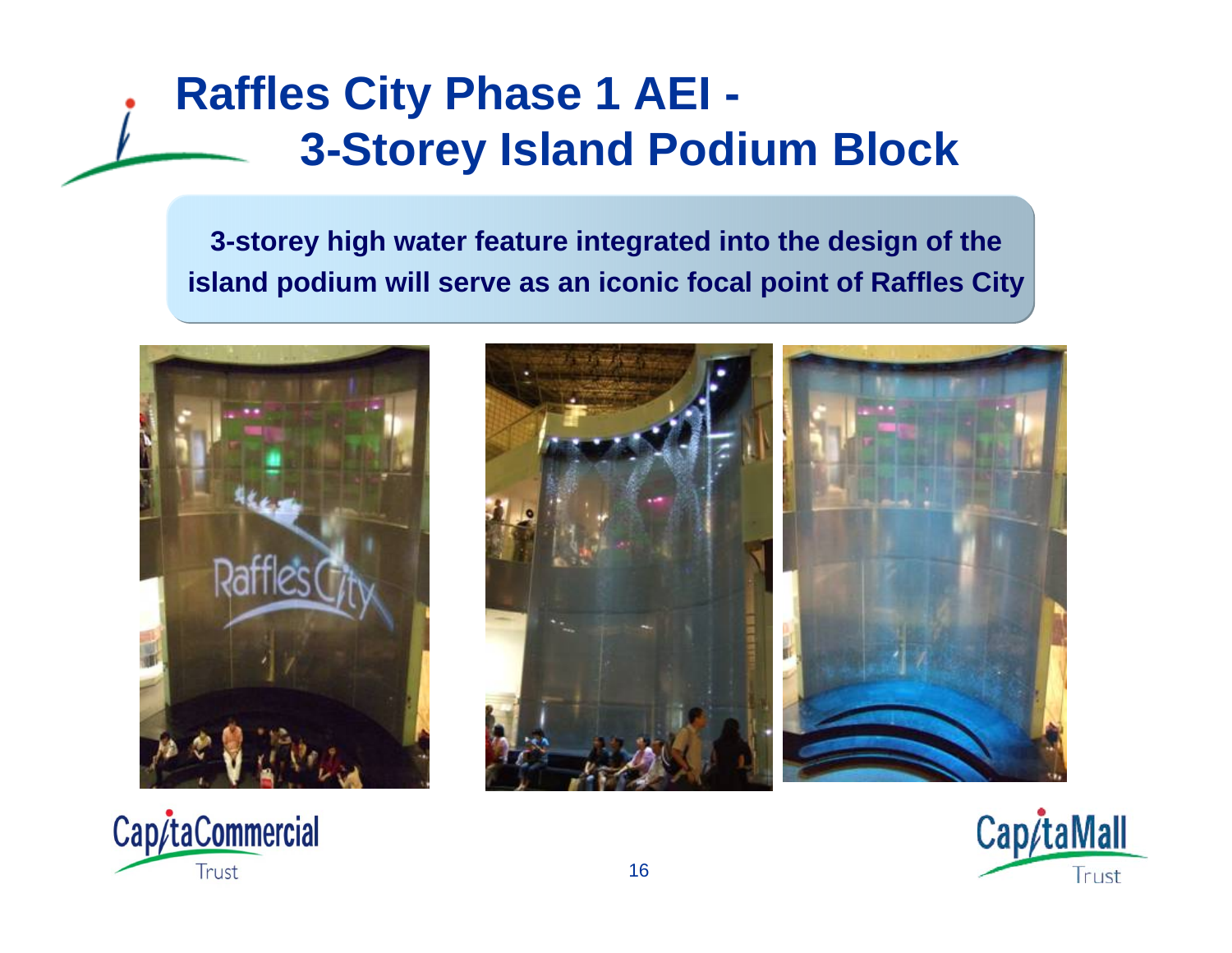### **Raffles City Phase 1 AEI Level 2 - 100% Committed**

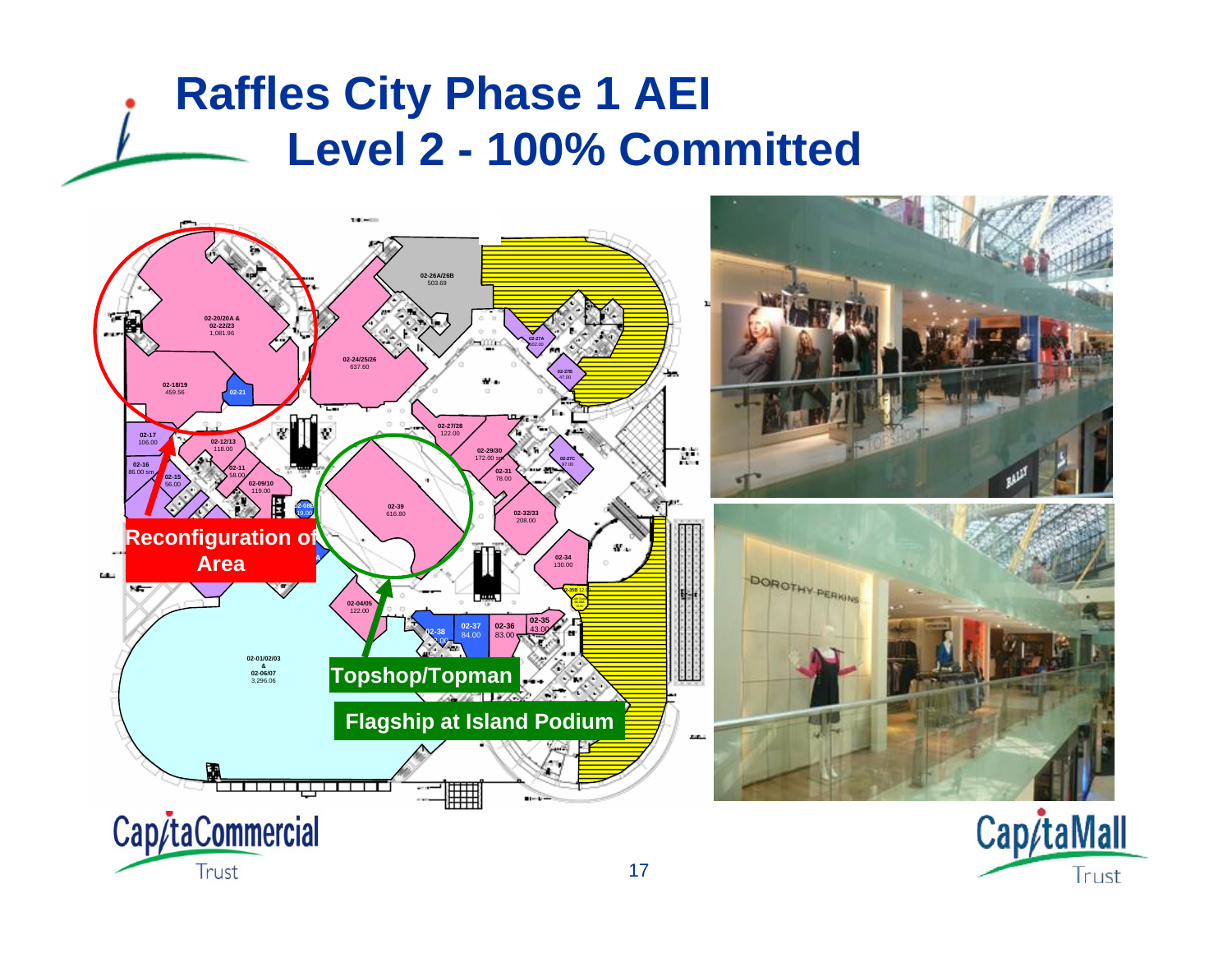### **Raffles City - New Glass Canopy @ Entrance of North Bridge Road**



**Glass Canopy with LED decorative lightings**